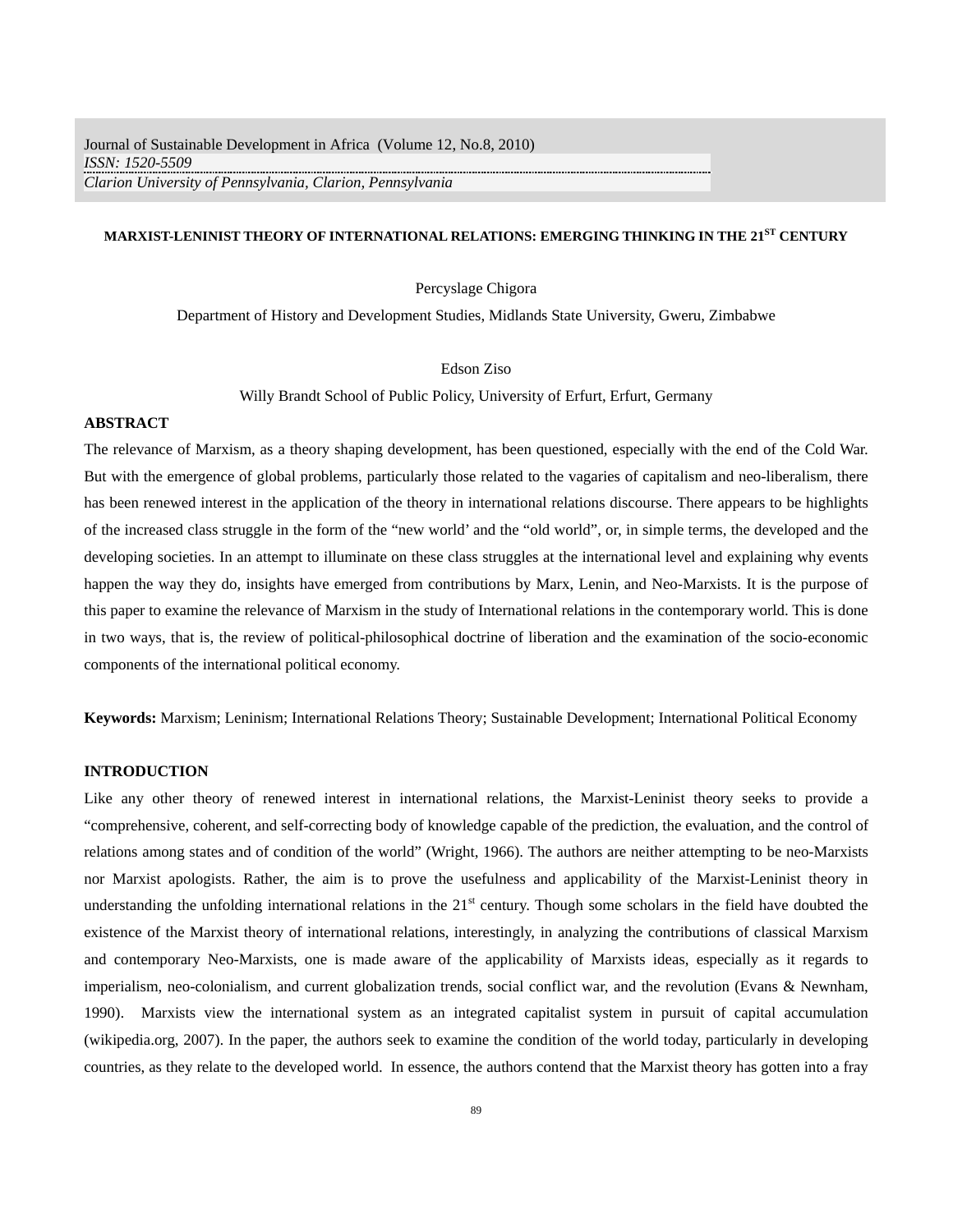of renewed interest for political economists, as they seek to unpack the relationship between the developing and the developed world.

#### **CLASS STRUGGLE AND MARXISM**

According to Marx, all history is the history of class struggle between the ruling group/class and the dominated class. As it relates to states [the key actors in international relations], Lenin divided them into two groups: the oppressed and the oppressor (Kubalkova & Cruickshank, 1980). In relation to international politics, the classes are not classes in the strict sense as they are understood in the national analysis, but they are classes amongst states. In this sense, states, themselves, assumed class-consciousness on the world scale (Kubalkova & Cruickshank, 1980). Thus the oppressed (the workers or the developing countries) continue to create value and the value is not returned to them, but appropriated by the capitalists. Thus, it is not the capitalist ruling class that creates wealth, but the workers (which are the developing countries). The capitalists at the centre appropriate this wealth to themselves.

This paper is inspired by critics who have blasted the Marxist theory. Like any other theory, the Marxist theory is of course not perfect in its entirety. However, in relation to international relations, much of the criticism has been unwarranted especially with some authorities going to the extent of dismissing the existence of the Marxist-Leninist's theory of international relations. Martin Wright, for example, has asserted that neither Marx nor Lenin nor Stalin made any systematic contribution to the international relations theory, adding, "Lenin's imperialism comes to such a thing, and this has little to say about international politics" Wright, 1966). We do not intend to respond directly to such assertions, but this paper advances the importance of the Marxist theory with special regards to its usefulness in helping explain the causes of the lack of sustainable development in the South.

All societies serve to develop the productive forces, but there comes a time when these forces rebel against the constraints imposed upon them by the outdated super structure of society. A new class emerges from the womb of the old society, whose task is to overthrow the older and lay the basis for a new organization of society. Under capitalism, a world market has been created, which world has laid the material basis for socialism. Consequently, the working class is born, not only as a source of exploitation, but as a revolutionary class. Experience, through mighty battles, teaches the working class to become conscious of its role, by firstly developing class-consciousness and then a socialist consciousness. In other words, it is the task of the working class to overthrow capitalism and bring about socialism. In essence the "emancipation of the working class is the task of the working class itself" (Marx & Engels, 1848).

Since the Seattle demonstration worldwide, an anti-capitalist movement has developed. Every time one of the big international capitalist institutions International Monetary Fund (IMF), World Bank (WB), the World Trade Organisation (WTO) etc meets, they are met with the protests of workers and youth from different parts of the world. In this section, we aim to provide an analysis of world capitalism, how it works, and where it is going. We also aim to offer reports on the various protests taking place. The 1990s saw a huge increase in poverty around the globe. The gap between the rich and the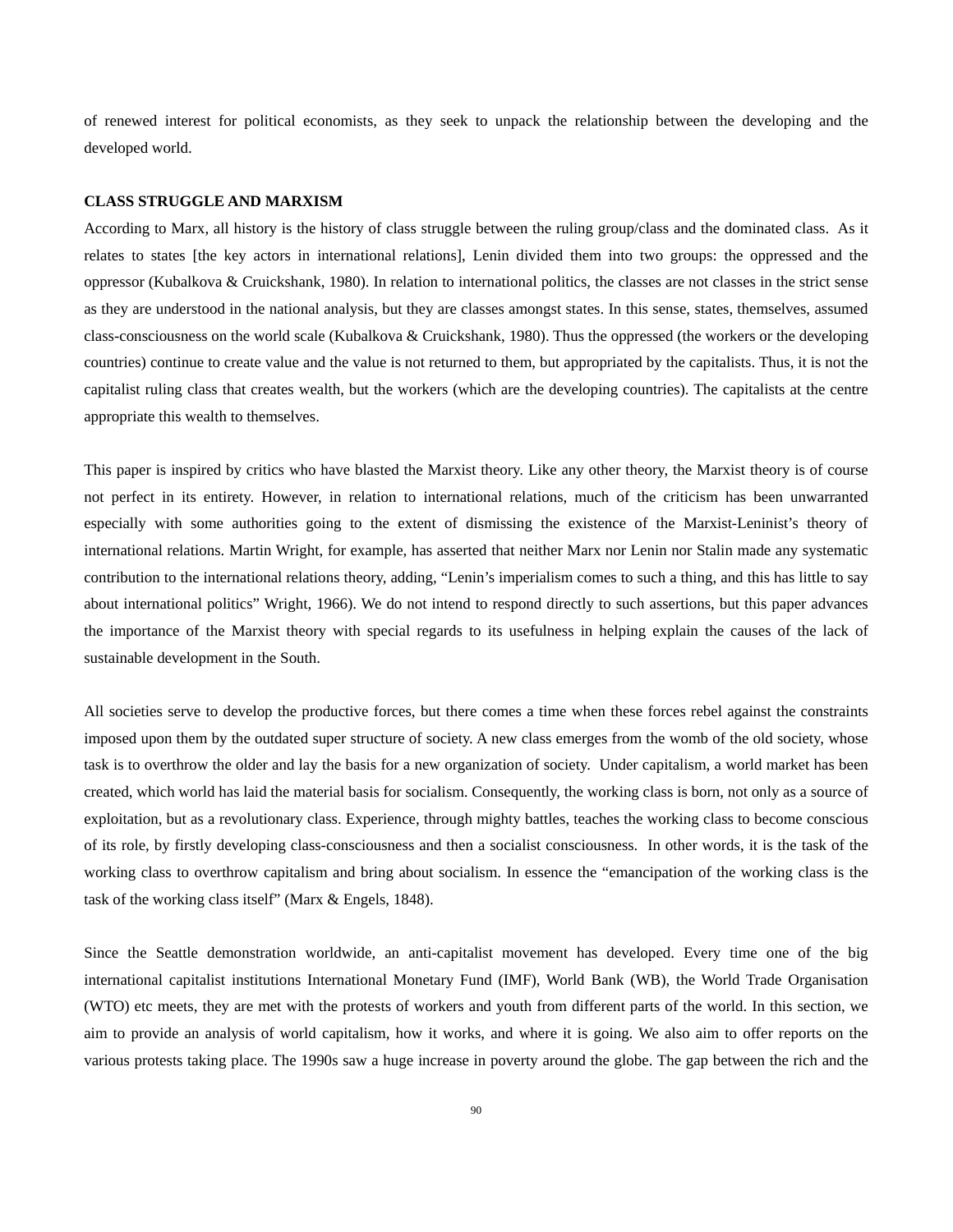poor is getting wider and wider. According to David Mitchell, if current trends continue, then it will be the year 2147 before areas, such as Sub-Saharan Africa, can hope to half the number of people in poverty (David Mitchell, 2003).

Regular statistics from the World Bank and the United Nations, paint an alarming catalogue of human misery, degradation, and death. That is the reality of capitalism in the developing world. Ironically, it is the very policies of institutions, such as the World Bank and the International Monetary Fund, that are forcing whole countries to adopt the bankrupt and corrupt policies of privatization and the opening up of markets to the plunder of the multi-national companies that is making the situation worse. For the developing world, the 1990s indicates the lost decade of development as the policies that were adopted by some developing countries on the advice of the World Bank and International Monetary Fund exacerbated poverty. We argue that the working class, and by extension the masses internationally, have lost the entire 20<sup>th</sup> Century and the beginning of the  $21<sup>st</sup>$  because of the absolute failure of capitalism to advance the mass of humanity by refusing outright to entertain predominantly home grown policies that are sustainably, and, deliberately pro-poor.

The struggle against the neo-liberal policies being peddled championed and internationalized by the West or developed world represents a situation that confirms third world fears, that "globalization is a combination of colonization and corporatization" (Hellyer, 1999). This fits well with McPherson's observation that "possessive market society necessarily puts in a dependent position not only wage-earners but also those without a substantial (and by the natural operation of the market, an increasing) amount of capital". (C. B McPherson, 1968). Adopting the sentiments of Vekris and McGarry (1999), arguing along Marxist thought, the bane of the world today is:

*Neo-liberalism and its crafty scheme to continue exploiting the unprotected people of the world through high sounding concepts such as globalization, "free" trade, "free" investment, "free" enterprise, and the democracy of the US dollar.* 

Capitalism, according to the Marxist-Leninist theory, creates all the problems being faced globally. It gives a rise to war to further its own ends. The conflict in Afghanistan, Iraq and the former Yugoslavia, just to mention a few examples, bears witness to the hidden agenda to use ideological justification in "disciplining" the so-called rogue state that oppose the neoliberal agenda, and thereby ultimately ensure access to oil in the Gulf and the Middle Eastern states. The move to control the oppressed state is imperialism and this is done through the creation of monopolies and financial capital spread across the world in search of new markets and resources (Kubalkova and Cruikshank, 1980). This task is being well served by the Bretton Woods Institutions and the World Trade Organisation.

Capitalism promotes the primacy of markets as the drivers of the economy, further detesting government intervention in the running of the economy save for a very narrowly limited, regulatory role. Competition is touted as a minimum requirement but without necessarily appreciating that the poor and dispossessed masses have no decent chance of competing with big capital. Indeed, at first sight some of the features of capitalism might seem to indicate progress, with supporters of capitalismled globalisation adamant that it will eventually lead to better conditions for poorer countries. Resultantly, misleading adages like 'Only winners, no losers' continue to gain currency. Yet, in fact, the real object is to promote freedom for international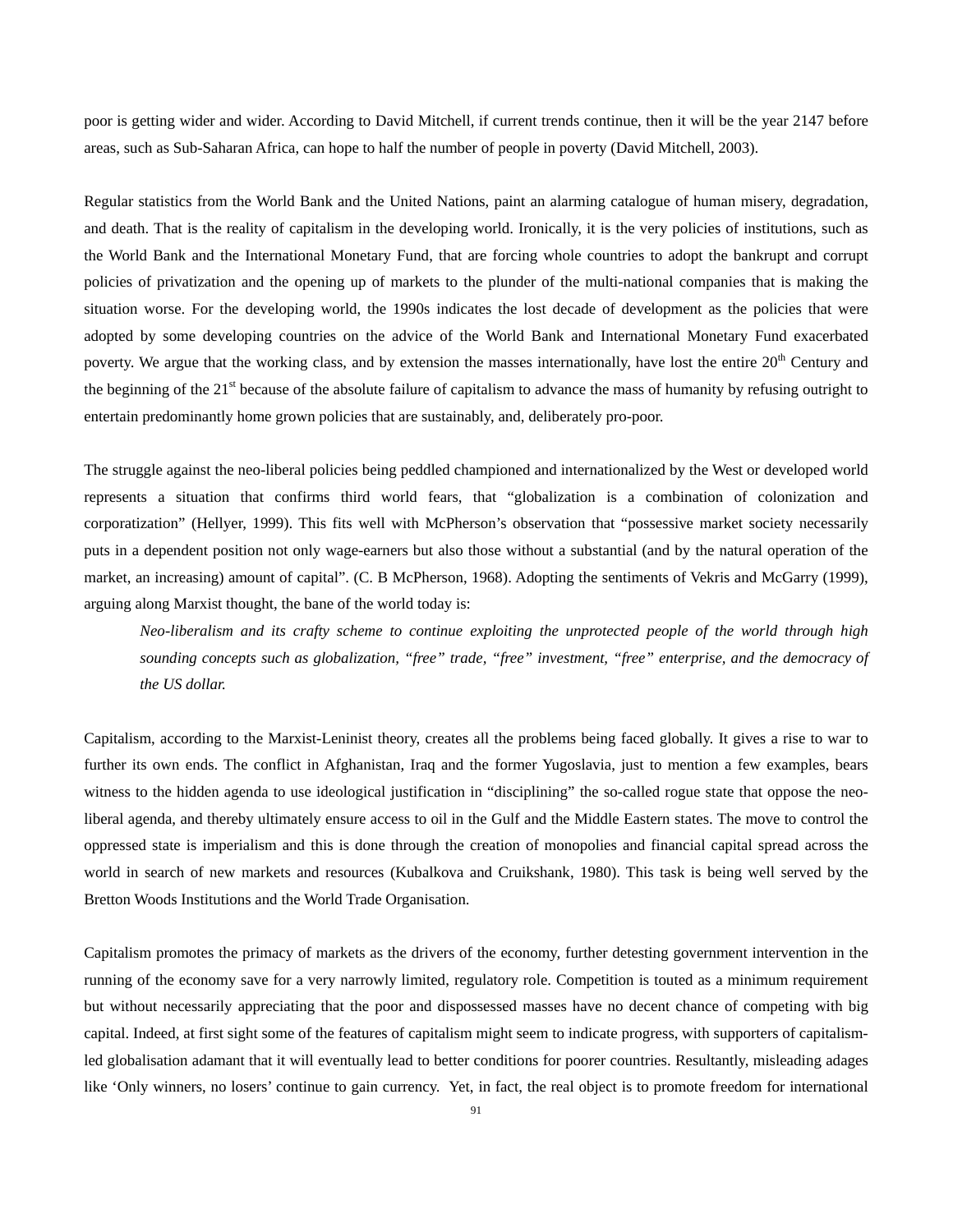(mainly US) big business – via the World Trade Organization (WTO), the International Monetary Fund (IMF) and the World Bank (WB) – to do as it likes around the world.

With the advocation for free enterprise in the globalization drive, capitalism does lose its free competitive element and is being rapidly replaced by a directly opposite capitalist monopoly. This creates large scale industries, replacing the small industries with the expansion of MNCs, serving the interests of their mother countries. The West, themselves the chief architects and also beneficiaries of a world capitalist organised society (especially with the end of the Cold War in 1989), will always predictably advocate for 'free markets' so as to perpetuate their control over the oppressed, and more importantly, to continue exploiting them. This leads us to conclude that the gospel according to capitalism is neither a panacea to poor societies' development, nor is it proffered as a forward-looking model to ensure sustainable development, but is first and foremost a ploy to maintain the West's privileged position.

Nothing other than the debilitating debt trap afflicting Third World societies helps unpack the unsustainable nature of capitalist structures. One can turn to Rob Lyon, who says millions of people can see clearly that the debt in the Third World countries is imperialist robbery, in most cases these countries have paid back their principle loans and are simply paying interest, which amounts to billions of dollars over and above what they originally owed. In this way, the countries of the excolonial world are creditors, as much as debtors. (Rob Lyon, 2005).

#### **WAR**

The Marxist theory expounds that capitalism uses war to further its ends to the extent that even the possibility of clashes amongst capitalist states exists. Evans and Newnham (1990) noted that the capitalist states will move towards political and military control of sources of raw materials. This results in a general capitalist scramble for colonies. Colonialism took so much time of the  $19<sup>th</sup>$  Century and claimed three quarters of the  $20<sup>th</sup>$ . Today, neo-colonialism has taken place of the earlier colonialism. It is also extremely difficult to separate colonialism from present day globalization. The parallels are too closer for Marxists' comfort. According to Nkrumah, this type of colonialism ensures that the relationship between the once colonized and the colonizer remains largely the same. The use of war to further capitalism has and continues to be largely visible. For instance, the Gulf War (1990 to 1991) was used by the USA to ensure that it pacifies countries in the Middle East in order to remain accessing oil in the Gulf region without hindrance. Such wars are also exported to Third World countries and Africa, in particular. Such could be said about the DRC conflict (1998-2000) and, generally, the hostilities in the Great Lakes region, which the West has used, to ensure it continues to access the resources in the region.

The theory also posits that conflicts may arise amongst the capitalist states, themselves, as they jostle for spheres of influence and ownership of territories. World War One is a case in point. This war, according to Knusten (1992), was a war for the division of the world for partition and repatriation of colonies and spheres of influence. Thus, according to the Marxist theory, war is a result of capitalism. War is the weapon that the capitalist classes apply against the double enemy; that is, the capitalist of other territorial sates and against the proletariat of their own country. This was demonstrated by the demonstrations staged by thousands of people in the West outside the margins of such institutions, like the WTO or IMF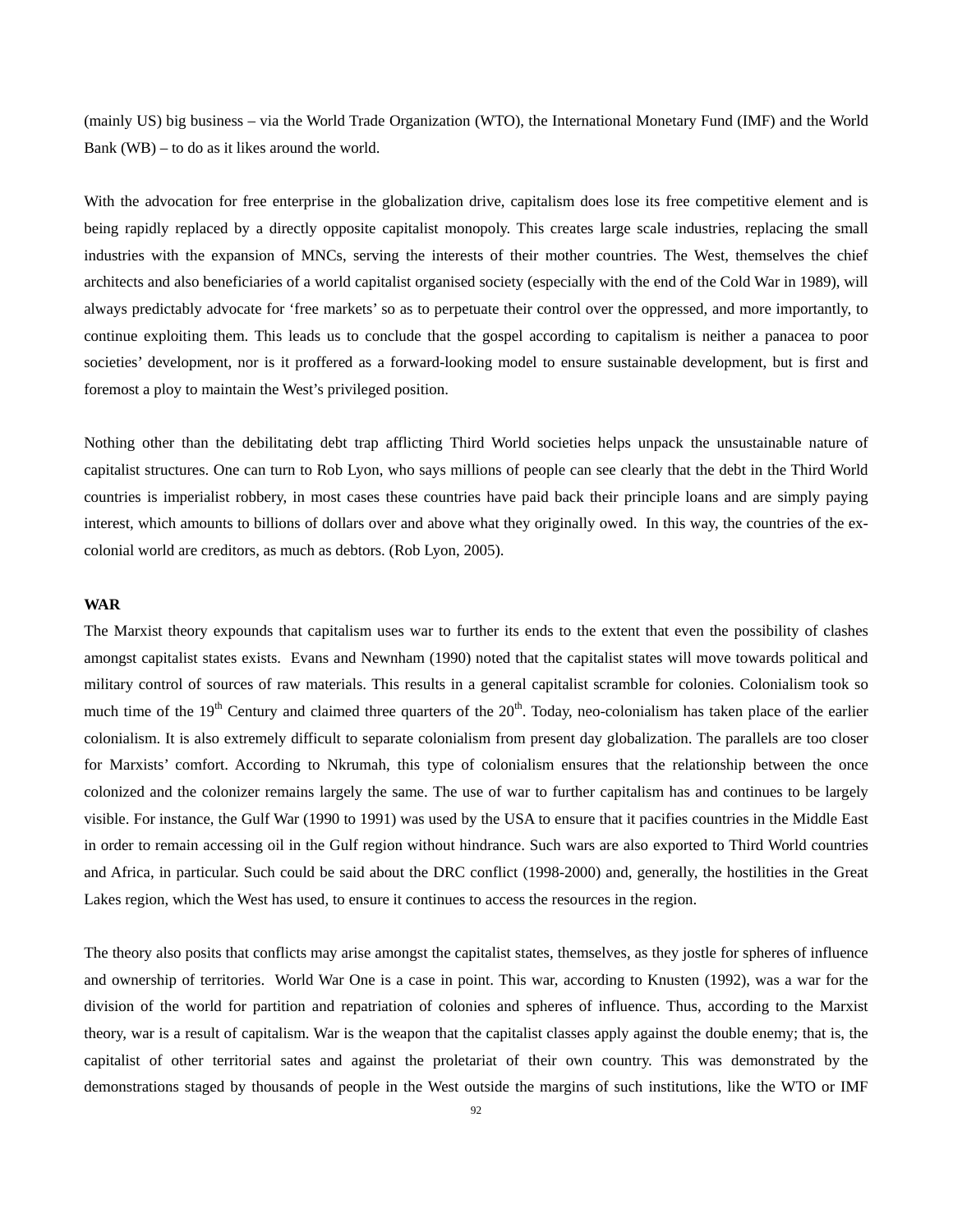meetings or summits. For example, they demonstrated against the activities of the WTO, which represents the widespread interests of the corporations and elites and seeks to marginalize the poor through eroding state autonomy, enabling institutions for business, whose primary motive is profit making, not the welfare of the citizens (Ndlovu, 2000). It is also true that with other states, wars have been fought in order to maintain capitalist states and structures. Such could be said of the wars in Vietnam, Korea, and the Cold War, in general.

The solutions to these problems of conflict, war, and underdevelopment, as a result of exploitation and subjugation, according to the theory, is that the impoverished workers will carry out a revolution to its worldwide triumph of the poor and exploited masses of the Third World. As a theory of liberation, the Marxist- Leninist theory has been applied in most Third World countries and has brought about political independence and triumph over domination by capitalist and imperialist states. On the international arena, the problems of continuing international conflict and hindrances to the establishment of international peace can be healed by elimination through a revolution of the capitalist state. As a normative theory, the Marxist-Leninist theory envisaged that a peaceful world order could be only achieved through attacking domestic economic systems of states, thus the world proletariat revolution is the means to effect this change (Evans and Newnham, 1980). The revolution will then establish socialism with an international parliament of a socialist movement that envisions peace and harmony as the natural state of properly managed affairs.

The emerging society would be that of socialists, which Lenin termed the "world socialist economic system", which means "a tendency towards the creation of a single world economy, regulated by the proletariat of all nations, as an integral whole and according to common plan" (Volkov, 1985). This is, then, expected to usher in a moral economy reminiscent of precapitalist agrarian class based societies, which did not cross the bounds set by the principle that, "everyone has the right to basic subsistence" and sought to demonstrate that the principle was undermined by colonial capitalist relations (Wilson, 1997). Thus, the new system will represent an economic relation of a new type founded on complete equality, national independence, sovereignty, and fraternal mutual assistance and cooperation. The socialist international system opposed to the capitalist system, marred by conflict and war, and will coordinate the interests of each country with interests of the entire socialist community and the relevant adjustment of national and international economic components (Volkov, 1985). The relevance of this idea can be seen in the light of, and therefore as a counter to, the dominance of the world today by capitalists through globalization, only to the advantage of the few rich, who have established a capitalist international system, which has the "internationalization of communications and commerce, the development of a global division of labour, and emergence of a class struggle at a world scale" (Marx & Engels, 1848). Thus the answer, according to the theory, rests on an international socialist system of states, which would be free of conflicts, since the socialists agree on basic questions of resource allocation and are not tainted by militarism, which characterize capitalist relations.

Ownership and control of resources, especially land, as well access to markets, has been the basis for both political and economic power. Because of the ultimate dependency of the capitalist economic system upon such markets and natural resources, international conflict is endemic in a world of capitalist states. Capitalist states, by virtue of their political and economic systems, are said to enhance the livelihoods of conflict (Dougherty & Pfatzalgraf, 2001). The emergence of the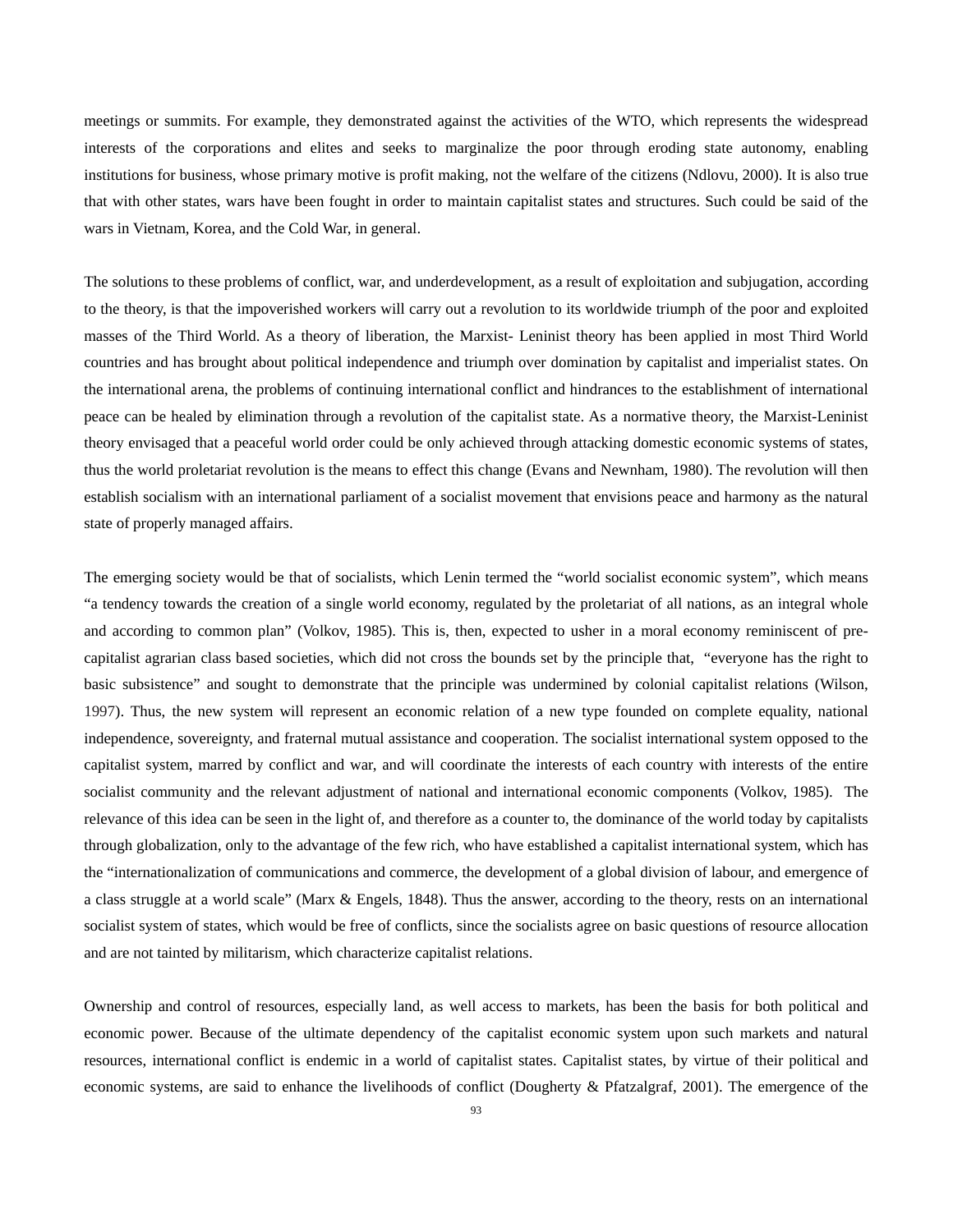Third World has necessitated the attempt to provide an explanation for endemic poverty. According to Andre Gunder Frank (1969), underdevelopment was, and still is, generated by the very same historical process, which also generated economic development.

The West is accused of keeping poor countries in a position of subordination, dependency, and bondage by limiting investments to the extractive industries and by westernizing, subjugating, and bribing the new elites, who have an interest in modernizing their societies. In essence, the West always seeks new forms of keeping the peoples of economically underdeveloped countries in a state of permanent dependency.

In fact, several forces work within the capitalist system to reinforce the subordination of the poor to the rich countries. The rising elites in poor countries are persuaded to emulate the consumption patterns of the bourgeoisie in the rich countries and to create a demand for the importation of western goods. Also, the western capitalist system can be criticized for creating a labour aristocracy in the poor countries by paying a smaller number of skilled workers higher wages, rather than paying a larger number of unskilled workers lower wages (Evans & Newnham, 1990).

Meanwhile, we do not pretend that an alternative society would be entirely peaceful. Of course, the notion that socialist states are peaceful and cannot engage in militarism is a myth. Many critics have noted the clash between the Soviets and Chinese. The Sino-Soviet conflict of the 1950s and the 1960s was just as bitter as the conflict between capitalist states (Evans & Newnham, 1990). But this is not to lose sight of the close cooperation between Socialist countries against capitalism and imperialism, particularly those in the Third World and the link between the liberation struggle, with wider and large entities, which were socialist, like China, USSR, Romania, etc.

Some critics have noted that the theory largely attaches economic factors as the real cause of international conflict, thereby marginalizing the most important variables, for example, ideological, cultural, religious, personal, psychological, and political. Such could be said of World War 2 as well as the Cold War and lately, the situation in Kosovo in explaining international conflicts that have erupted not necessarily due to the class factor, but rather ethnicity and boundary struggles. The Democratic Republic of Congo, Ethiopia and Eritrea may clearly show this dimension.

Another criticism that has been levelled against the theory is that it appears that in Marx and Lenin's thinking, socialist countries and states will not be imperialist. The existence of USSR has largely been imperial and, with the end of Cold War, independence of some colonized states was visible. Struggles were fought over spheres of influence and, thus, Marx's idea of peaceful co-existence has not been forthcoming.

However, despite all this criticism, the theory remains important in explaining international relations, especially in the contemporary discourse. According Groom and Light (1994), the paucity of the Marxist theory of international relations is quite high, especially as it relates to socialist states and liberation movements, social democratic parties and governments, liberation ideologies, counter-revolutionists, and US policymakers. All these have been exercised in relation to foreign policy involvements by influence or reaction to Marxist thought, hence bringing relevance to the Marxism and Leninism has been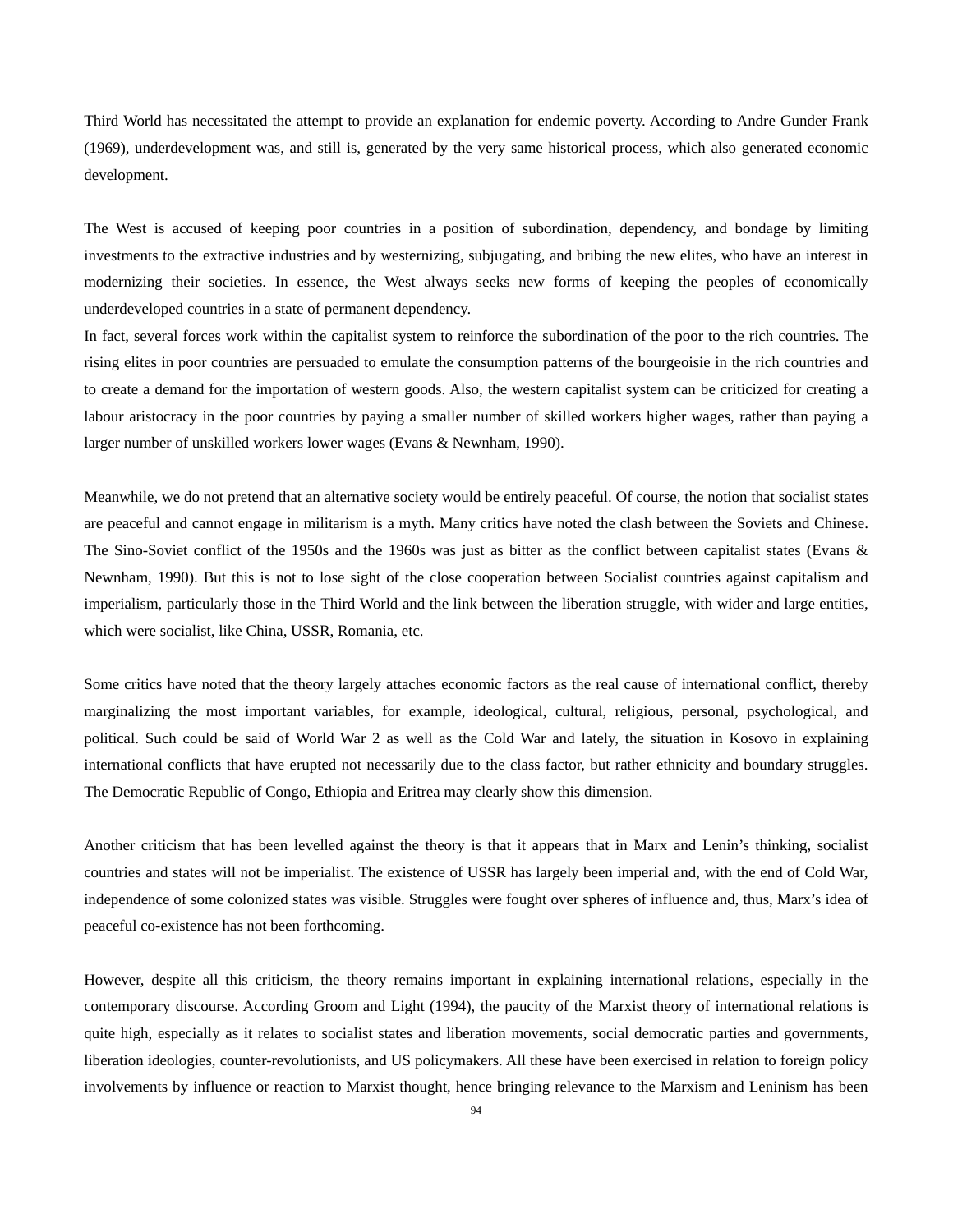used in explaining the relationship of Marxist thought to the foreign policy of countries, which utilized the Marxist derived approaches to develop ideological perspectives which shaped both domestic and foreign policies. It can be applied to the Bolsheviks' foreign policy, China, Yemen, and Nicaragua and other small states' revolutionary foreign policy. It is also still available in the speeches and the writings of some leaders, like Che Guevara, Juargan, Kim, Castro, Nkrumah, and Mugabe. Credit can be given to the theory because it provides the key to the scientific understanding and control of the subjective factor in life (Kubalkova & Cruikshank, 1980). Marxist ideas have largely influenced many a theorist in international relations; in fact, Kubalkova & Cruikshank have emphatically noted that:

> *Contrary to what many international theorists may assume, Marx's ideas on international relations were no altogether sterile and, albeit in a very rudimentary way, many of the discoveries were advocated for by Marx, Engels and Lenin before international theory as a discipline was taught*

Thus, in essence, one can claim that, "We are all Marxist". A link can actually be found with other theories of international relations, especially in relation to the concept of dialectical materialism. It is evident in David Easton's systems theory and John Galtug's structural theory of aggression, which is based on particular characteristics in structure of relationships among social entities, mainly divided into top dog and underdog, which equates to the Marxist-Leninist aspect of class (Kubalkova & Cruikshank, 1980).

Marxism-Leninism has enormous influence on the  $20<sup>th</sup>$  Century world. The charge that western capitalism and imperialism, deliberately suppressed the economic development of underworld, is often irresistible as a model of socialist revolution and the idea that full development can only occur after the introduction of central planning modernization and the politicization of masses (Evans & Newnham, 1990). The fact that the Marxist-Leninist theorist have shifted away from the sovereign state towards an emphasis on non-state actors, especially of economic variety has rendered the theory even more valuable. Marxist ideas do help in understanding the behaviour of non-state economic organizations, such as the IMF, World Bank, WIPO, WTO, and MNCs in the  $21<sup>st</sup>$  century.

One needs to note, after analyzing the strengths and weaknesses of the Marxist-Leninist theory, that Marxism may not, of course, amount to a theory of international relations, but its observations on world politics have succeeded in restructuring the focus of the discipline to the extent that to a very significant number of scholars, historical materialism is one of its central paradigms. No one can hide from the fact that Lenin's analysis of imperialism is a backbone to the Communist theory of international relations. Although modifications have been made in the face of the changing patterns of world politics in the  $20<sup>th</sup>$  through to the  $21<sup>st</sup>$  Century, the Marxist view is likely to remain as a theoretical prism through which socialist states and like minded states view the outside world.

The history of what is now generally termed the Third World, which is also called variously, but chiefly as the 'developing world' is predominantly a history of slavery, colonisation, dispossession and annihilation at the hands of the imperial North. At the very same time, these societies, especially in Africa, had been traditionally organised along communal, redistributive and centralised modes of production. This form of organisation was thoroughly compromised, and potentially, effectively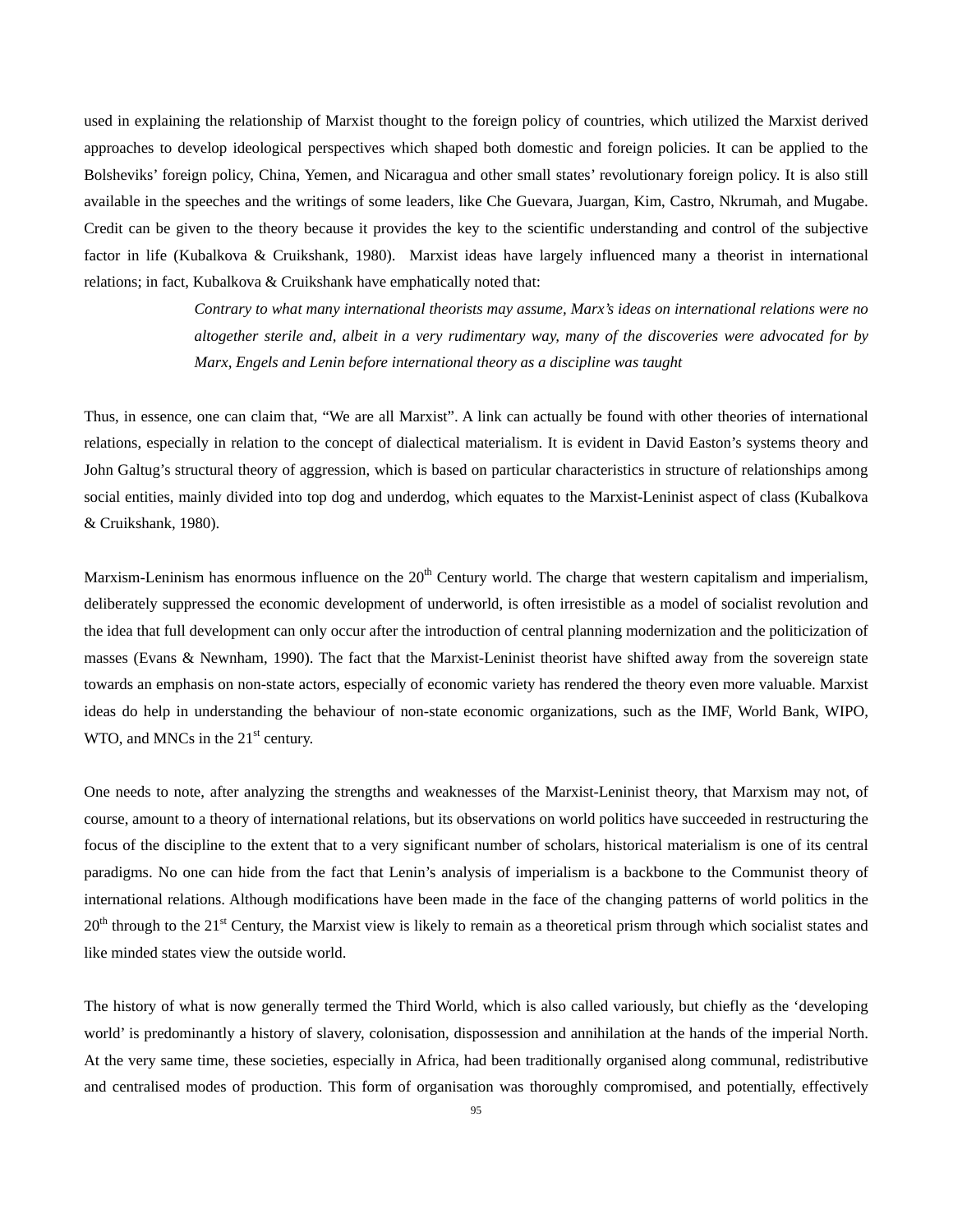ended upon the painful interaction with the imperialist societies from around the  $15<sup>th</sup>$  Century with far reaching implications for sustainable development. Not only were powerful, supranational and international organisations created along the course of this sad history but a host of other systems and structures have come into place that virtually make it impossible for the poor countries to influence their own domestic affairs significantly enough.

The Marxist theory of international relations comes in handy in attempts to explain contemporary international relations in many ways. The international division of labour that defines the core (North)-periphery (South) relations is definitely not in the interests of the poor societies and runs opposite any spirited efforts at sustainable development. When one looks at the profit motive within the context of environmental exploitation and the whole climate change debacle for example, especially as it relates to its debilitating effects on poor farmers of the South, it is hardly conceivable that poor societies have begun the  $21<sup>st</sup>$  Century on a promising footing. Yet the most worrying aspect of all is the continued, relentless push for market-led development on Third World, including, African governments. Whereas such approaches work so well in affluent Western societies due to the sheer strength of their functional economies, expecting the same models to work anywhere else, especially in African societies where relevant, prerequisite structures and institutions are either weak or non-existent at all, is only working to confuse the development agenda. Capitalism thrives on inequality, between and within societies.

Marxism, as a theory, rests on the bedrock of advocating for a strong state and centralised economic planning. This would theoretically make it possible to deliberately influence resource control, mobilisation and distribution to ensure nonexploitation of the weak by the strong. However, an undeniable outcome of the last few decades has been the declining authority of states, with far reaching implications for sustainable development in the developing world. Gradually, capital is determining not only policy, but the rate of resource exploitation and of course distribution of wealth. The activities of Trans National Companies (TNCs), for example, bring out this clearly. Such agents of big business have entrenched interests in economics, politics, sociology and international relations. Besides the accelerating pace of technological change, there has been an escalation in the capital cost of most technological innovations – in agriculture, in manufacturing and the provision of services, and in new products and in new processes (Wallerstein, 1996). The implications have been dire for poor societies dependent on sophisticated Western technology. It turns out that technology transfer as a development approach has since not been embraced by the West and there is no deliberate attempt to capacitate poor societies to launch their own technological revolution. Poor societies have to give up so much to get technology from the technological North. That is not sustainable in the medium to long-term and will certainly erode ability to independently escape poverty. The declining of the state is very useful in the Marxist theory of explaining international relations.

#### **CONCLUSION**

In conclusion, a theory of international relations is a theory that examines the economic, political, ideological, legal, diplomatic, and military relations among nations, states, and system of states, basic social economic and political forces and organizations acting on the world arena. Marxist-Leninist theory has tried to eloquently explain some of these aspects. The theory can be used to explain world politics today as the world moves towards globalization and as the gap between the rich and the poor continues to widen. Despite several criticisms that are levelled against the theory, especially that it only offers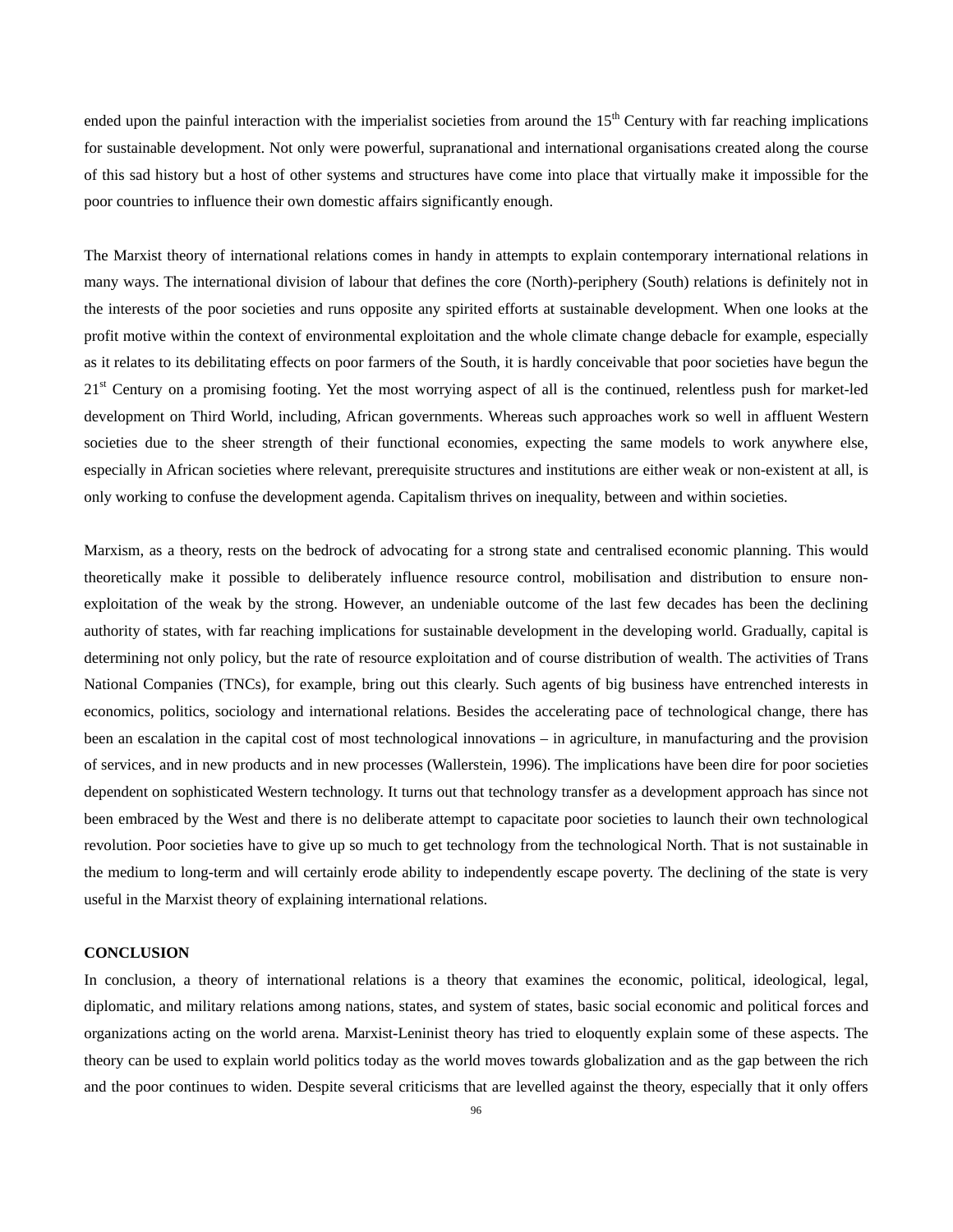economic explanations, one needs to know that theories of international relations, are like planes, flying at different altitudes and in different directions and in way it cannot be oversimplified. Otherwise, there is, in the first place, the vastness of the subject and its inherent difficulties from which all, Marxist and non-Marxists alike, have suffered from and which have frustrated the assaults on both sides, even at the level of explanation. One can thus wrap up by saying Marxism-Leninism may be defunct as a political movement, but this does not detract attention from its continuing validity as a major analytical school within political economy. The historic mission of capitalism was to lay the foundations of a new world order, on the basis of the world market and the world division of labor. It has now become fetter of further development of society, and it is rotten ripe for transformation as the 2008 global recession seems to imply.

#### **REFERENCES**

- Dougherty, J.E. & Pfaltzgraff, R.L. (2001), *Contending Theories of International Relations*. New York: Addison Wesley Longman
- Evans, G. & Newnham, J. (1990), *The Dictionary of World Politics.* Herefordshire: Harvester
- Groom, A.J.R. & Light, M (Eds.), (1994), *Contemporary International Relations.* London: Pinter
- Gunder Frank, A. (1969). *Capitalism and underdevelopment in Latin America: Historical studies of Chile and Brazil.*  Middlesex, England: Penguin Books.
- Hellyer, P (1999), 'The WTO and Democracy', *The Journal on Social Change, Number 49, December*  Knutsen, L. V. T (1992)*. A History of International Relations Theory,* Manchester and London, Manchester University Press
- Kubalkova, V & Cruickshank, A. A, (1980), *Marxism-Leninism and Theory of International Relations,* London: Routledge
- Marx, K. & Engels, F (1848), *The Communist Manifesto*, Moscow: Progress Publishers
- Mitchell, D (2003). *Growing world poverty and conflict shows the barbarity of capitalism* . Retrieved from: http://www.marxist.com/world-poverty-barbarity-capitalism090703.htm, on 11 January 2010.
- McPherson, C.B (1968). Retrieved from http://en.wikipedia.org/wiki/C. B. Macpherson, on 17 June, 2008
- Ndlovu, E. (2000). What is Globalisation and its effects on the Third World? *The Sunday Mail*, July 16
- Vekris P. and McGarry J.D. (1999) Globalisation, *The Journal on Social Change*. Number 49, December.
- Volkov, M.I. (1985). *Dictionary of Political Economy*, Moscow: Progress Publishers
- Wallerstein, I, (1996), "The declining authority of States", in Strange, S, *The Retreat of the State. The diffusion of Power in the World Economy*, Cambridge: Cambridge Studies in International Relations, No. 49,
- Wright, M. (1966), "Why is there no International Theory?", "Western Values in International Relations" & "The Balance of Power" in Herbert Butterfield & Martin Wight (eds.), *Diplomatic Investigations: Essays in the Theory of International Politics* , London: Allen & Unwin, pp. 17-34, pp. 89-131 & pp. 149-175
- Wilson, R.A. (1997). *Human Rights Culture and Context: Anthropological Perspectives.* London: Pluto Press
- Wikipedia.org, Marxist Theory, Retrieved on 8 October 2007 from http://en.wikipedia.org/wiki/international\_ relations\_theory#Marxist\_theory